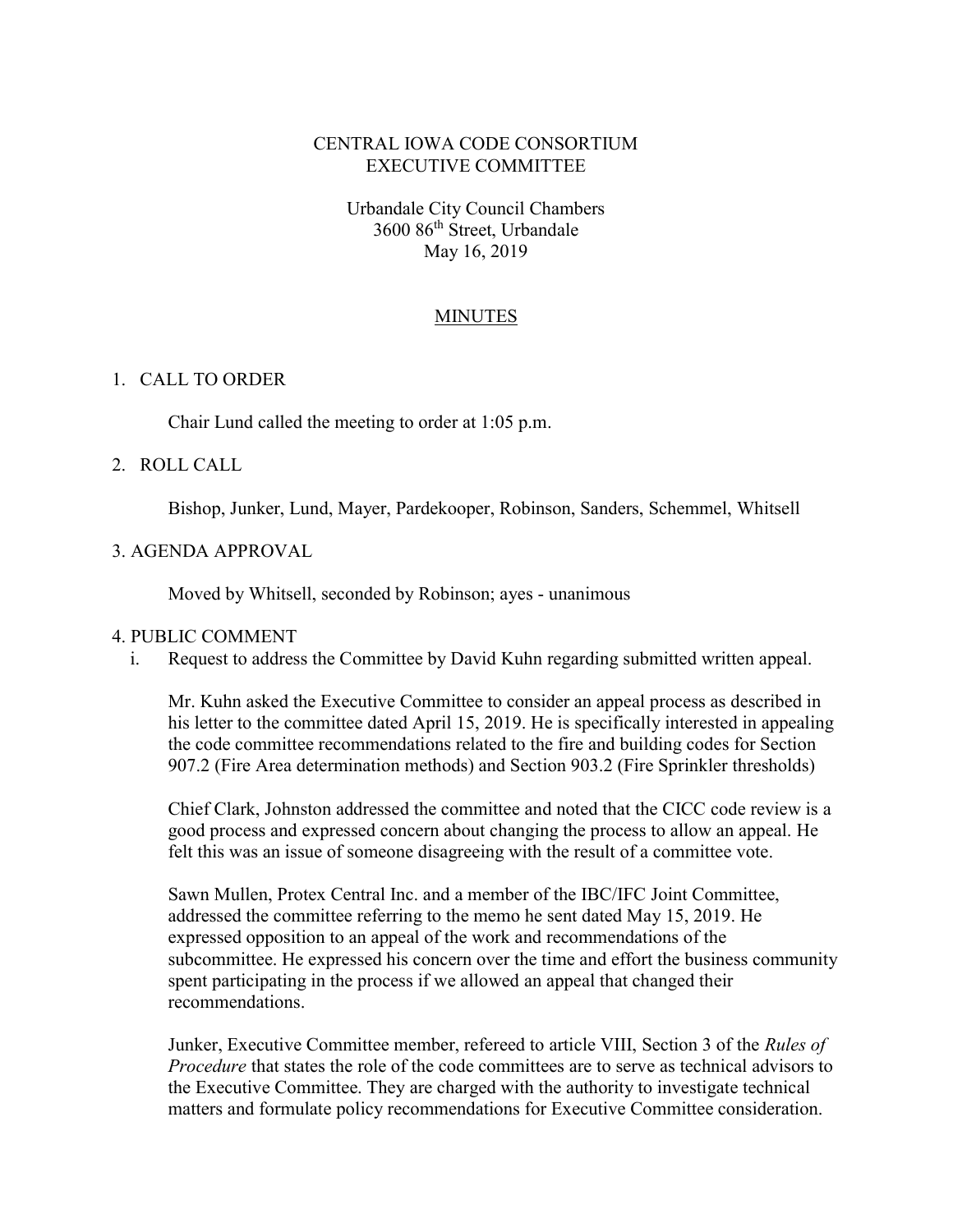He also noted, the committee reviewed 40 proposed sprinkler amendments. He felt it was an issue of policy verse transparency.

Lund, Executive Committee member, recognized that there is not an appeal process and expressed concern that if the Executive Committee appealed recommendation of the code committees, it sends a message that the committees have not done their job. He stated that in the future we should discuss if there should be an appeals process and how we address codes that fall under more than one committee. He also stated that he hopes that everyone gets on the same page and noted that the sprinkler proposals were a compromise from the 2015 recommendations.

Chief Robinson, Executive Committee member, agreed that that we do not have an appeal process and noted it is a philosophical discussion on the role of the code committees and executive committee. He noted that the committees followed the current process and made their recommendations following that established process.

Mayer, Executive Committee member, pointed out that we need to make sure we followup the code recommendations with education for the professionals that enforce the codes. It may also be helpful in the future to provide justification as to why a code recommendation was made.

Schemmel, Executive Committee member, suggested that we need to have further discussion on the appeals process. He felt we should come up with ideas and work on them over time.

Rech, Urbandale Fire, asked what is the procedure to change the code review process. He stated Chief Holt asked how do we ensure a fair and impartial appeals process.

## 5. APPROVE MINUTES FROM THE APRIL 30, 2019 MEETING

It was noted that item 6ii needs to be corrected. It should be changed from "…group L issues for sprinkling requirements …" to "…group E issues for storm shelter requirements …"; Moved by Robinson, seconded by Bishop to approve the minutes as corrected; ayes – unanimous

### 6. REVIEW OF TIMELINE FOR THE CODE REVIEW AND APPROVAL PROCESS

- i. Review of code review process
- ii. Schedule for additional public meetings
- iii. Timeline to publish final amended code for adoption by communities
- iv. Planning for training sessions related to CICC recommended codes

Lund reported that the final public meeting on the proposed codes is June 5. The codes will be republished on the CICC website and distributed to the participating communities for consideration. The committees will provide training sessions to code officials regarding recommendations, interpretation and enforcement. This will be scheduled in July or August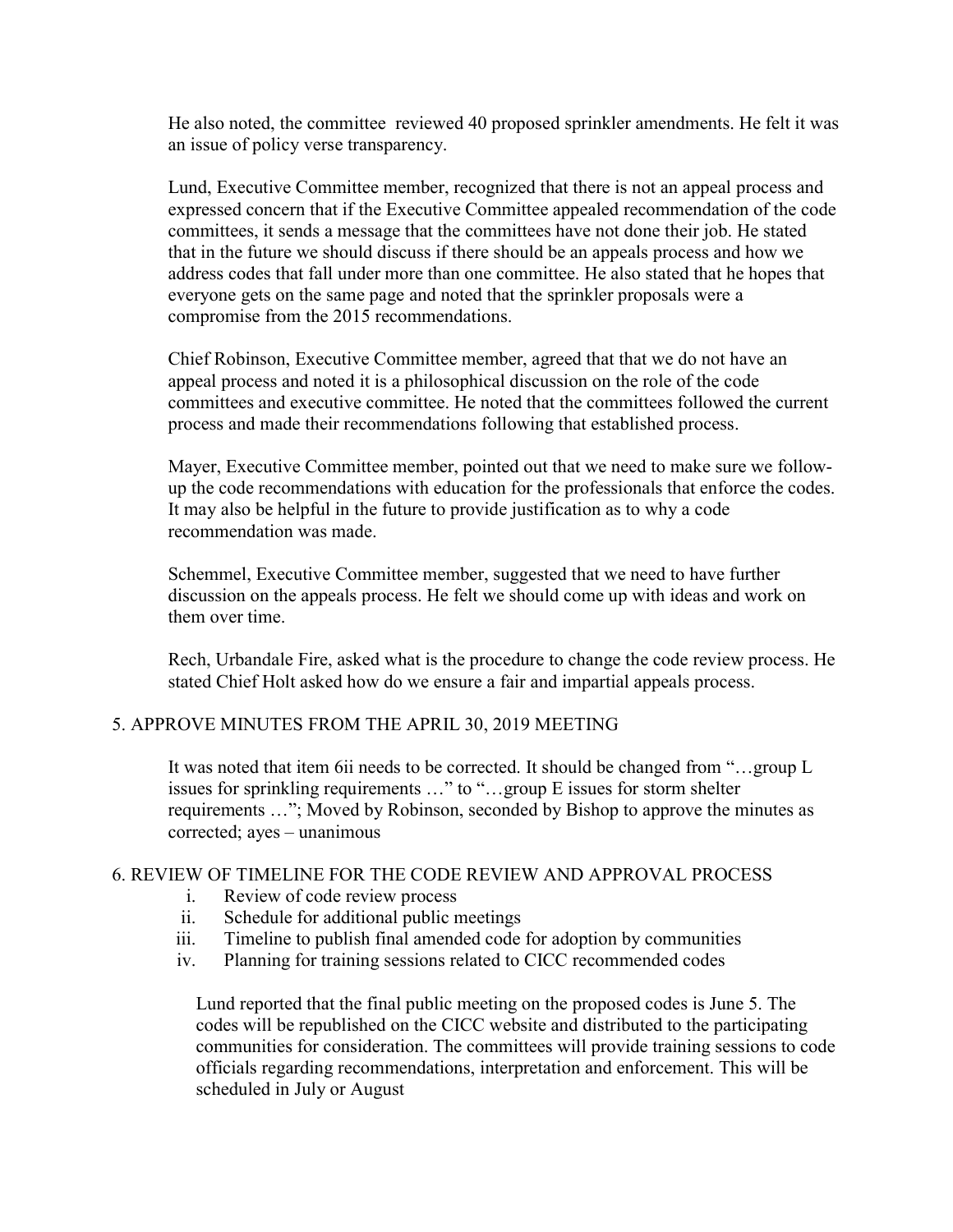# 7. PRESENTATION AND PUBLIC COMMENT ON THE FOLLOWING CODE PROPOSALS:

i. International Fire Code (IFC) committee - (2nd review)

Committee chair Fraser presented the committee recommendations. There were 11 code proposals that were reviewed by the committee.

ii. International Building Code (IBC)/International Existing Building Code (IEBC) – (2nd review)

Committee Chair Harden presented the committee recommendations.

iii. Joint International Fire Code (IFC)/ International Building Code (IBC) committee – (3rd review)

Committee Chair Phelan presented the committee recommendations. He noted that many of the meetings from January through April were spent discussing sprinkler proposals and sprinkler thresholds.

iv. International Residential Code (IRC) committee – (3rd review)

Committee Chair Lund presented the committee recommendations.

v. International Mechanical Code (IMC)/ International Fuel Gas Code/ Unified Plumbing Code (UPC) committee  $- (3<sup>rd</sup>$  review)

Committee liaison Sanders presented the recommendations.

vi. Electrical Code (NEC)/Energy Code (IECC) committee – (2nd review)

Committee Chair Mayer presented the committee recommendations. He reported the committee has a technical document that provides consistency on what is required to upgrade an electrical service. For example, if you go from a 200 amp to a 400 amp service, it provides a checklist of the things that need to be done to complete the upgrade

vii. Pool & Spa (ISPSC)/Property Maintenance Code (IPMC) committee

The committee attempted to meet through teleconference, but was not successful, therefore, the committee did not review or recommend 2018 codes changes.